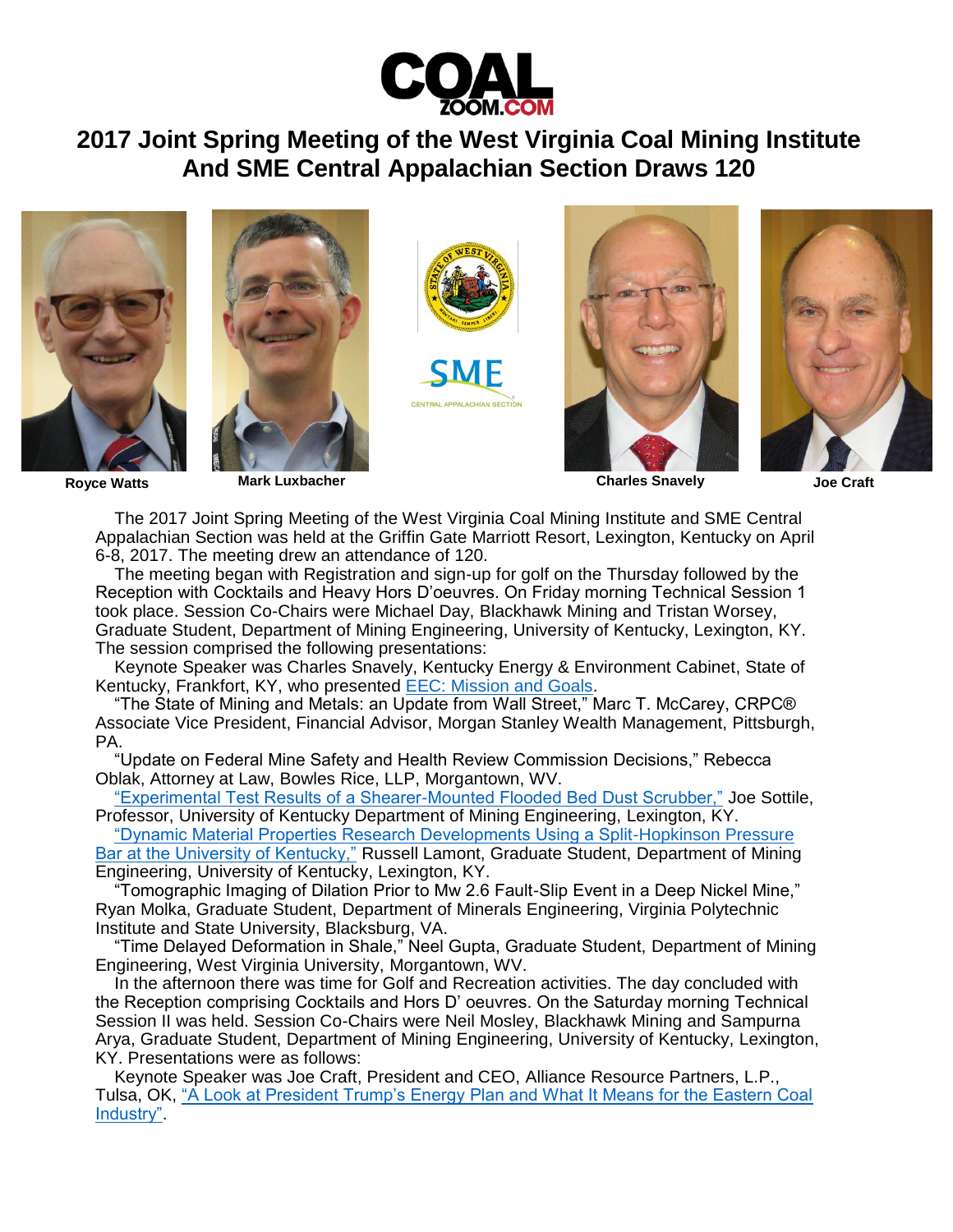["The Future: Where Do We Go From the Present?"](http://www.coalzoom.com/userfiles/file/Greg%20Hinshaw%20(The%20Future___).pdf) Gregory Hinshaw, COO, J.H. Fletcher & Company, Huntington, WV.

"The Coal Mining Industry Restructured," Elizabeth Amandus, Attorney at Law, Jackson Kelly, PLLC, Charleston, WV.

"Performance Comparison and Characteristics of Flooded Bed Scrubber and Vortecone," Adam Levy, Graduate Student, Department of Mining Engineering, University of Kentucky, Lexington, KY.

"Examining the Resilience of a Ventilation System in a Room and Pillar Mine: Network Modeling and Analysis of Fire Scenarios," Kody M. Musick, Graduate Student, Department of Minerals Engineering, Virginia Polytechhnic Institute and State University, Blacksburg, VA.

"Applicability of Ultrasonic Waves for Remote Characterization of Asteroids," T. Wesley Edge, Graduate Student, Department of Mining Engineering, West Virginia University, Morgantown, WV.

After adjournment, Saturday was free to attend Keeneland's Thoroughbred horse racing spring meeting. The SME Program Coordinator is Geaunita H. Caylor and the WVCMI Secretary-Treasurer is Royce J. Watts. The President of WVCMI is Jay Johnson, Bluefield, VA. Vice Presidents are: Ryan Toler, Cary Harwood, and Shannon Vest. Officers of SME Central App.Section include: Chairman: Mark Luxbacher; Vice-Chairmen: Steve Keim and Keith Heasley; Secretary-Treasurer is Al Campoli.









**Mike Day Wes Edge Marc McCarey Rebecca Oblak Joe Sottile**





**Russell Lamont Ryan Molka Neel Gupta Neil Mosely Sampurna Arya**